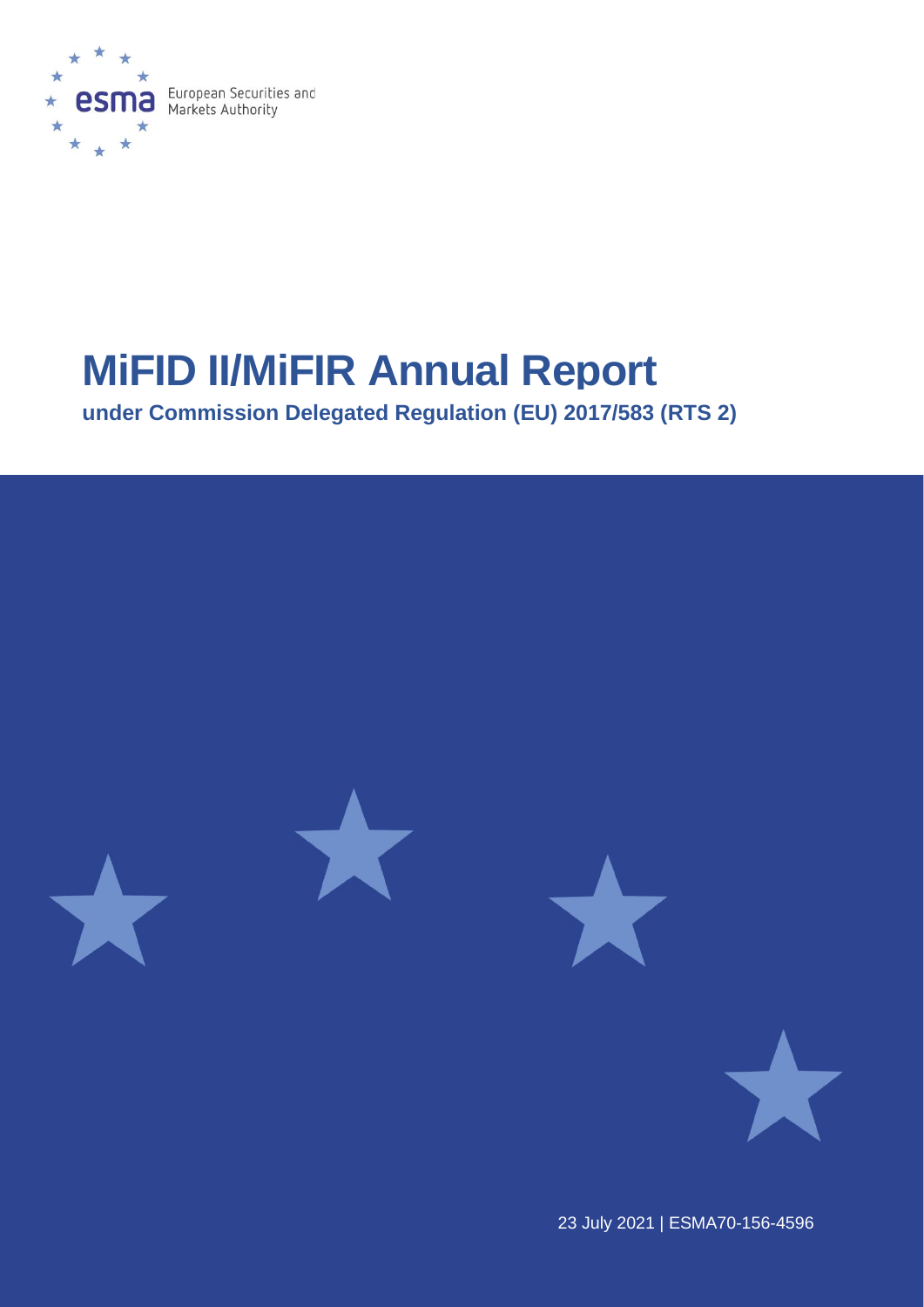

# **Table of Contents**

| 5.1 |                                                                                                                           |
|-----|---------------------------------------------------------------------------------------------------------------------------|
|     |                                                                                                                           |
|     | 3.1<br>3.2<br>3.3<br>Trade percentile for the determination of the pre-trade SSTI threshold10<br>4.1<br>4.2<br>4.3<br>5.2 |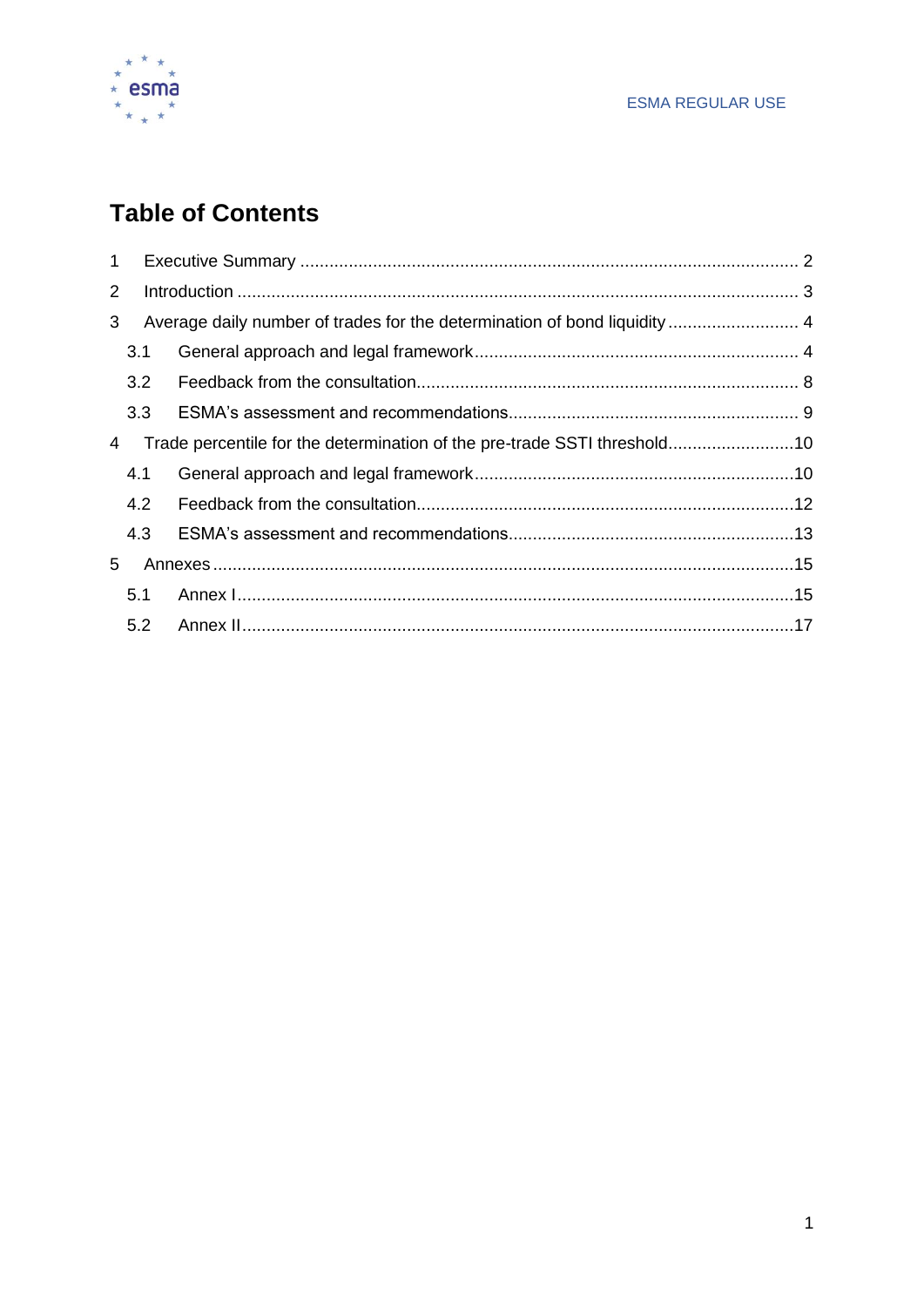

# <span id="page-2-0"></span>**1 Executive Summary**

### **Reasons for publication**

This final report covers the mandate under Article 17 of Commission Delegated Regulation (EU) 2017/583 (RTS 2) whereby ESMA is required to analyse whether it is appropriate to move to the following stage in terms of transparency with regard to (i) the average daily number of trades threshold used for the quarterly liquidity assessment of bonds, and (ii) the trade percentile used for determining the pre-trade SSTI thresholds.

If that move is deemed appropriate, ESMA is required to submit an amended version of the regulatory technical standard to the Commission adjusting the thresholds for the relevant parameters.

### **Contents**

After an introduction (Section 2), this report analyses the feedback received to the proposal to change the thresholds for the liquidity criterion 'average daily number of trades' for bonds in (Section 3) as well as the trade percentiles that are used to determine the size specific to the financial instruments for non-equity instruments (Section 4). Considering the limited transparency in the bond market, the paper confirms the proposal to move to stage 3 for the liquidity criterion 'average daily number of trades' and the SSTI threshold for bonds and not to move to stage 2 for the SSTI threshold for other non-equity instruments.

### **Next Steps**

This report is submitted to the European Commission and the amended regulatory technical standards are expected to be adopted and published in the Official Journal (OJ).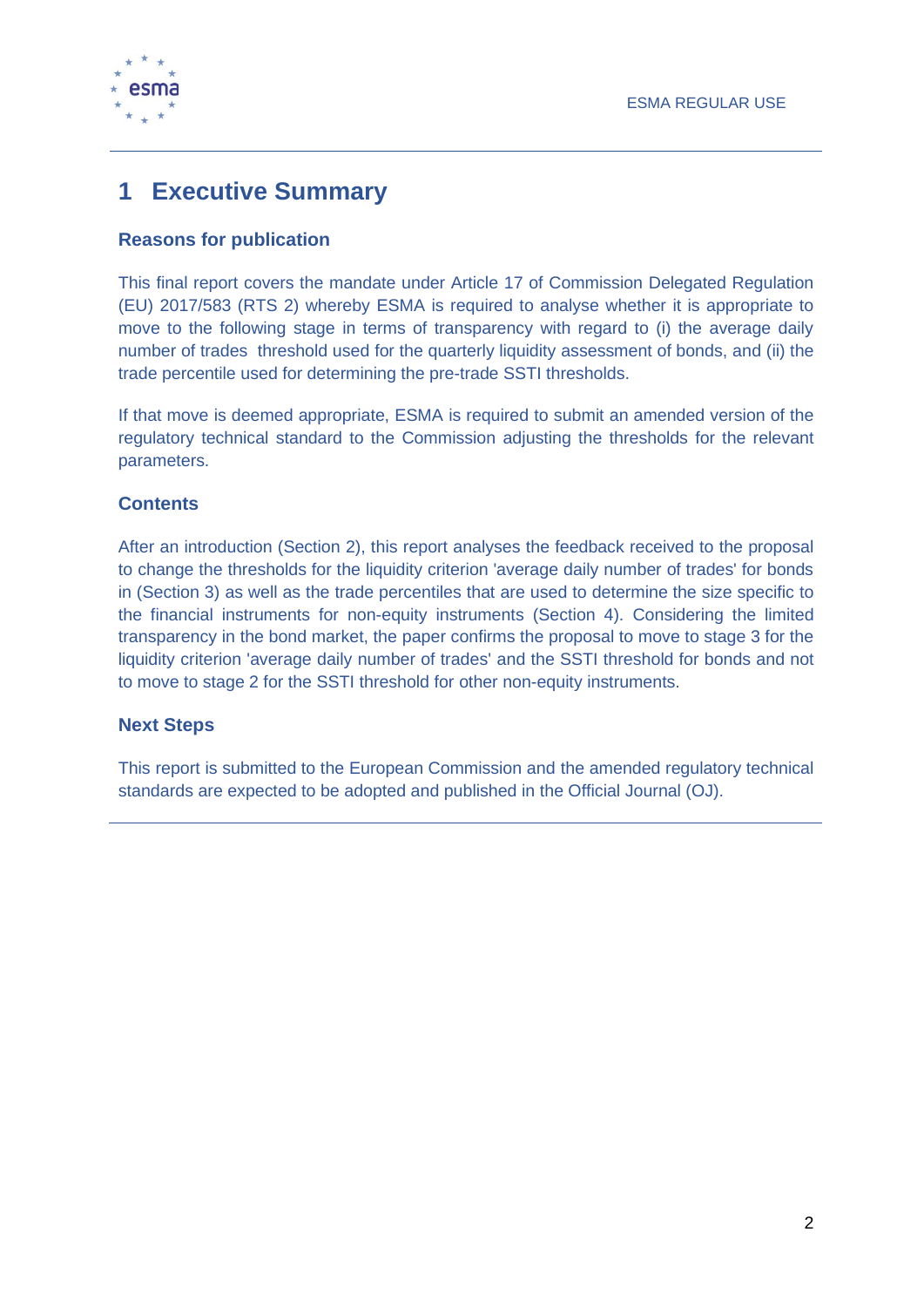

# <span id="page-3-0"></span>**2 Introduction**

- 1. Article 17 of Commission Delegated Regulation (EU) 2017/583 (RTS 2) requires ESMA to submit to the Commission an assessment of the operation of the thresholds for the liquidity criterion 'average daily number of trades' for bonds as well as the trade percentiles that are used to determine the size specific to the financial instrument (SSTI) thresholds for nonequity instruments.
- 2. The transparency regime for non-equity instruments is currently subject to a four-stage phase-in for the determination of the liquidity status of bonds (based on the criterion 'average daily number of trades') and the level of the pre-trade SSTI thresholds for nonequity instruments (based on trade percentiles). Therefore, ESMA's assessment below is intended to inform the decision of the Commission to move to the next stage or to remain on the current stage for the mentioned criteria.
- 3. In its first report<sup>1</sup> ESMA proposed to move to stage 2 for the liquidity assessment of bonds and for the calculation of their pre-trade SSTI threshold but not for the threshold of other non-equity instruments.
- 4. The European co-legislators approved ESMA's proposal to move to the second stage of the phase-in for bonds<sup>2</sup>. This second stage is applying since 15 April 2021 to the thresholds of both the liquidity determination of bonds and the pre-trade SSTI of bonds.
- 5. Therefore, currently the thresholds for both the liquidity determination of bonds and the pre-trade SSTI for bonds are at the second stage of the phase-in. Consequently, ESMA has to propose if the move to the third stage is appropriate at this point in time.
- 6. For such assessment, according to Article 17(5) of RTS 2, ESMA should take the following factors into account:
	- the evolution of trading volumes in non-equity instruments covered by the pre-trade transparency obligations;
	- the impact on liquidity providers of the percentile thresholds used to determine the SSTI; and
	- any other relevant factors.
- 7. Where, based on this assessment, ESMA considers that the thresholds should be adjusted to the next stage, it should submit to the Commission an amended version of RTS 2.

<sup>1</sup> [esma70-156-3300\\_mifid\\_ii\\_mifir\\_annual\\_report\\_under\\_commission\\_delegated\\_regulation\\_eu\\_2017.583\\_rts\\_2.pdf \(europa.eu\)](https://www.esma.europa.eu/sites/default/files/library/esma70-156-3300_mifid_ii_mifir_annual_report_under_commission_delegated_regulation_eu_2017.583_rts_2.pdf)

<sup>&</sup>lt;sup>2</sup> Commission delegated regulation (EU) 2021/529 of 18 December 2020 establishing regulatory technical standards amending Delegated Regulation (EU) 2017/583 as regards adjustment of liquidity thresholds and trade percentiles used to determine the size specific to the instrument applicable to certain non-equity instruments (OJ L 106, 26.3.2021, p.47).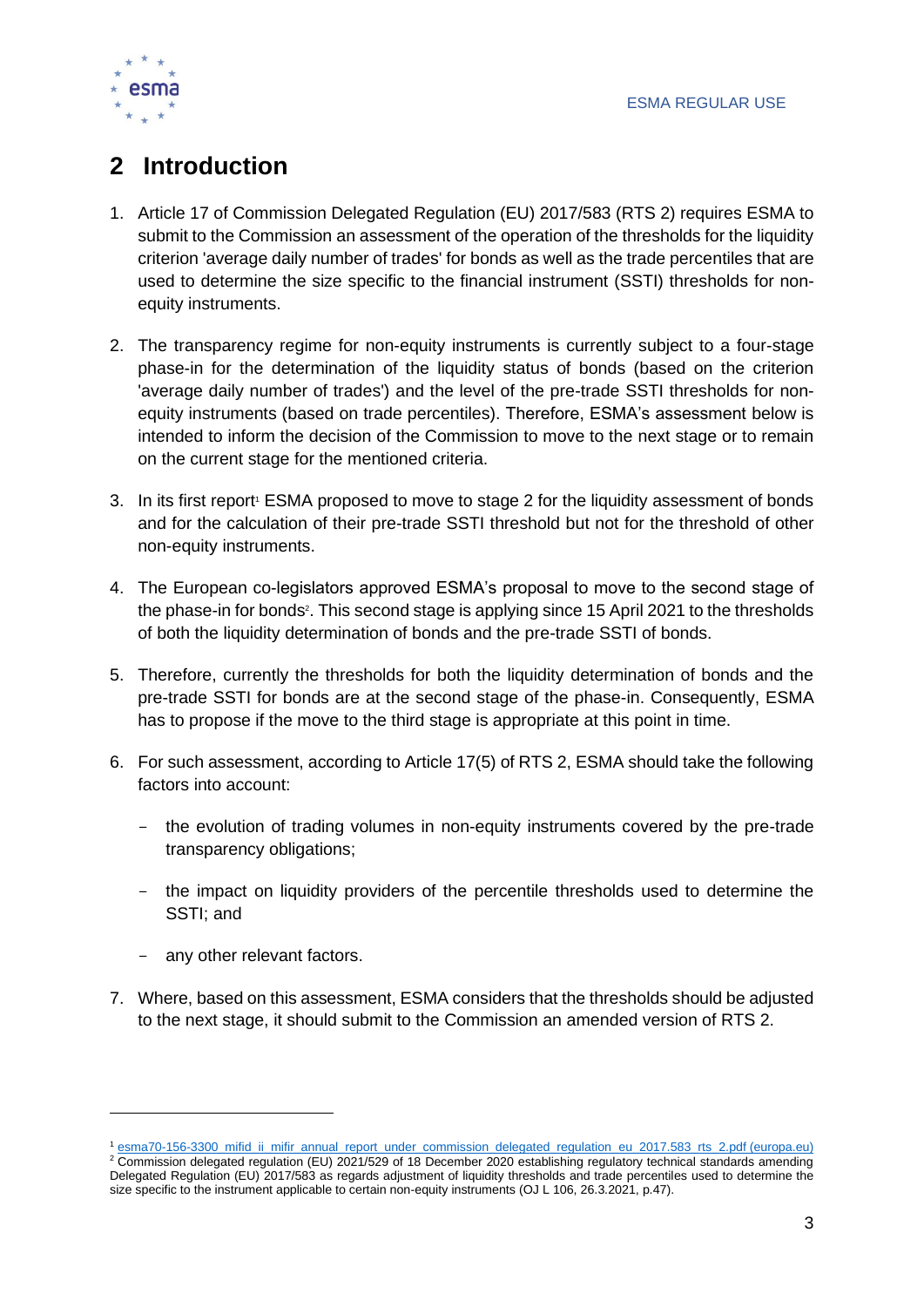

8. To inform its decision ESMA published a Consultation Paper (CP)<sup>3</sup> on 12 May 2021. The consultation period ended on 11 June and in total 15 replies were received.

# <span id="page-4-0"></span>**3 Average daily number of trades for the determination of bond liquidity**

# <span id="page-4-1"></span>**3.1 General approach and legal framework**

- 9. The quarterly liquidity assessment for bonds (except ETCs and ETNs) is currently performed on the basis of three parameters:
	- Average daily notional amount greater or equal to EUR 100,000;
	- Average daily number of trades greater or equal to 10 (S2);
	- Percentage of days traded over the period considered greater or equal to 80%.
- 10. Under the phase-in, the parameters for the average daily notional amount and the percentage of days traded remain unchanged. Only the average daily number of trades is foreseen to be gradually reduced. More precisely, when moving from stage 2 to stage 3, the average daily number of trades would be reduced from 10 to 7. The four stages for the average daily number of trades and the liquidity parameters are presented in the table below.

#### **FIGURE 1 - LIQUIDITY DETERMINATION OF BONDS (EXCEPT ETCS AND ETNS)**

| Average daily<br>notional amount |    | Average daily number of<br>trades | % of days traded |    |     |
|----------------------------------|----|-----------------------------------|------------------|----|-----|
| <b>EUR 100 000</b>               | S1 | S <sub>2</sub>                    | S3               | S4 | 80% |
|                                  | 15 | 10                                |                  |    |     |

11. In the CP, ESMA analysed the current number of bonds considered to be liquid from 2020Q1 to 2020Q4. Most of them were classified as illiquid and only between 900 and 1500 of total bonds were considered liquid (see [Figure 2\)](#page-5-0).

<sup>&</sup>lt;sup>3</sup> https://www.esma.europa.eu/sites/default/files/library/esma70-156-2189 cp\_review\_report\_transparency\_non-equity\_tod.pdf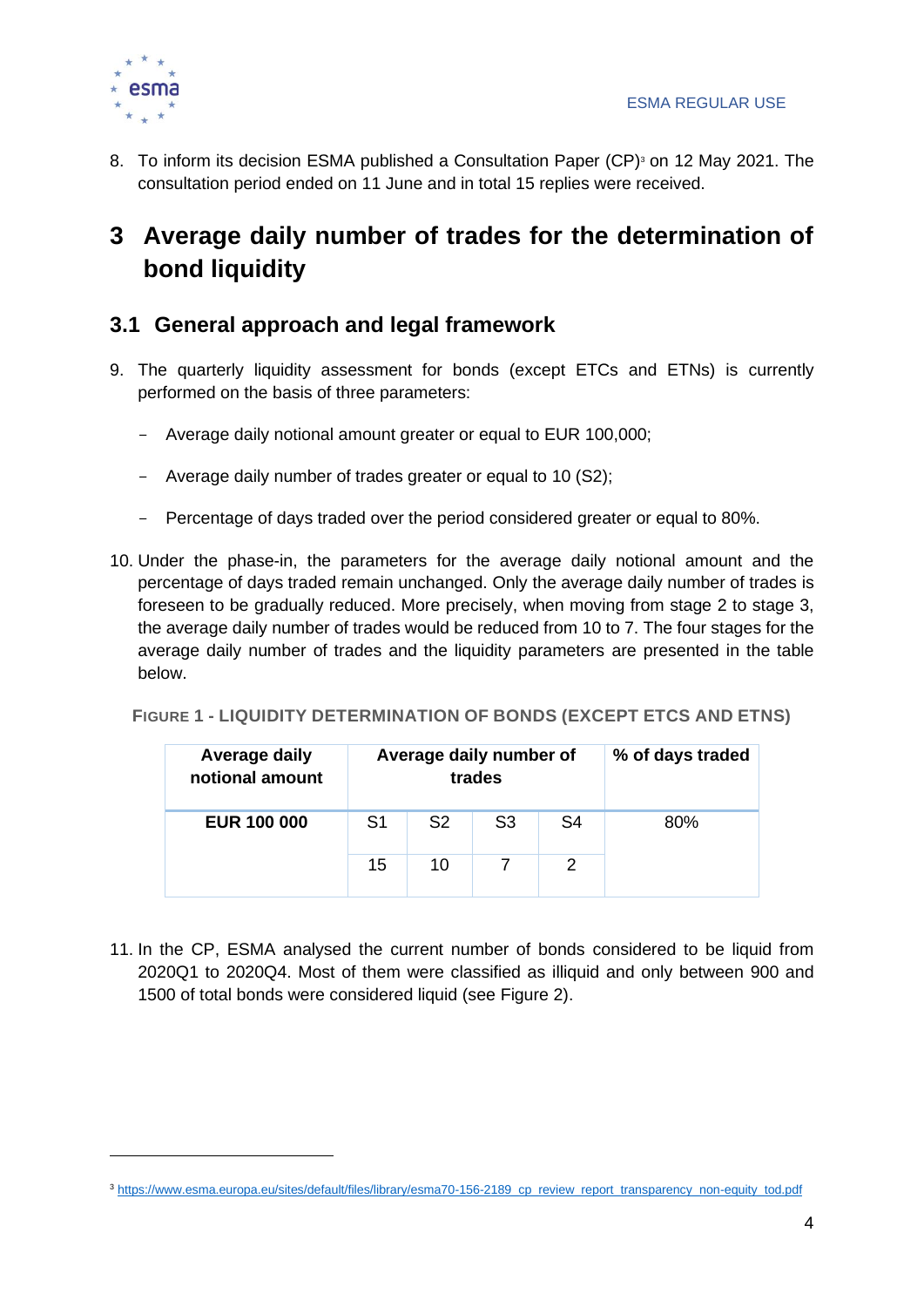

#### <span id="page-5-0"></span>**FIGURE 2 - LIQUID BONDS PER BOND TYPE, 2020Q1-2020Q4, BASED ON THE APPLICATION OF STAGE 2, WITH UK DATA**

|                                                                         | 2020Q1 | 2020Q2 | 2020Q3         | 2020Q4         |
|-------------------------------------------------------------------------|--------|--------|----------------|----------------|
| <b>Liquid</b>                                                           | 1,463  | 1,211  | 1,042          | 922            |
| of which                                                                |        |        |                |                |
| <b>Convertible</b>                                                      | 8      | 6      | $\overline{4}$ | $\overline{2}$ |
| <b>Other public</b>                                                     | 71     | 40     | 44             | 30             |
| <b>Sovereign</b>                                                        | 667    | 584    | 508            | 514            |
| <b>Covered</b>                                                          | 23     | 13     | 14             | 6              |
| <b>Corporate</b>                                                        | 596    | 488    | 395            | 313            |
| <b>Other</b>                                                            | 79     | 64     | 63             | 41             |
| <b>Illiquid</b>                                                         | 45,678 | 45,036 | 46,198         | 37,155         |
| <b>Total</b>                                                            | 47,141 | 46,247 | 47,240         | 38,077         |
| % of liquid bonds                                                       | 3.10%  | 2.62%  | 2.21%          | 2.42%          |
| <b>Number of liquid bonds</b><br>multi-listed in the EU<br>and the UK   | 1,431  | 1,183  | 1,016          | 919            |
| <b>Number of illiquid bonds</b><br>multi-listed in the EU<br>and the UK | 32,123 | 33,131 | 34,402         | 32,328         |

Source: FITRS

12. Furthermore, ESMA simulated the impact of moving to stage 3 (S3) of the phase-in by calculating how many bonds would have qualified as liquid, during the same four consequential quarters<sup>4</sup>, using an average number of daily trades equal to 7 (S3) instead of 10 (S2) (see [Figure 3\)](#page-5-1).

<span id="page-5-1"></span>**FIGURE 3 - LIQUID BONDS PER BOND TYPE, 2020Q1-2020Q4, BASED ON THE APPLICATION OF STAGE 3, WITH UK DATA <sup>5</sup>**

<sup>4</sup> The EU27 calculations exclude ISINs admitted to trading/traded only on UK trading venues. Furthermore, for the ISINs admitted to trading/traded in the EU27 exclude the trading volume is calculated excluding trading activity executed on the UK trading venues, by UK SIs (and reported to any APA) and OTC volume reported to UK APAs.

<sup>&</sup>lt;sup>5</sup> The difference in the number of liquid bonds between [Figure 2](#page-5-0) an[d Figure 3](#page-5-1) is due to the fact that the former is based on the quarterly results published by ESMA and the latter to a simulation performed outside the IT system. There reasons explaining such differences are (i) corrections on quantitative data performed after the quarterly bond liquidity assessment are taken into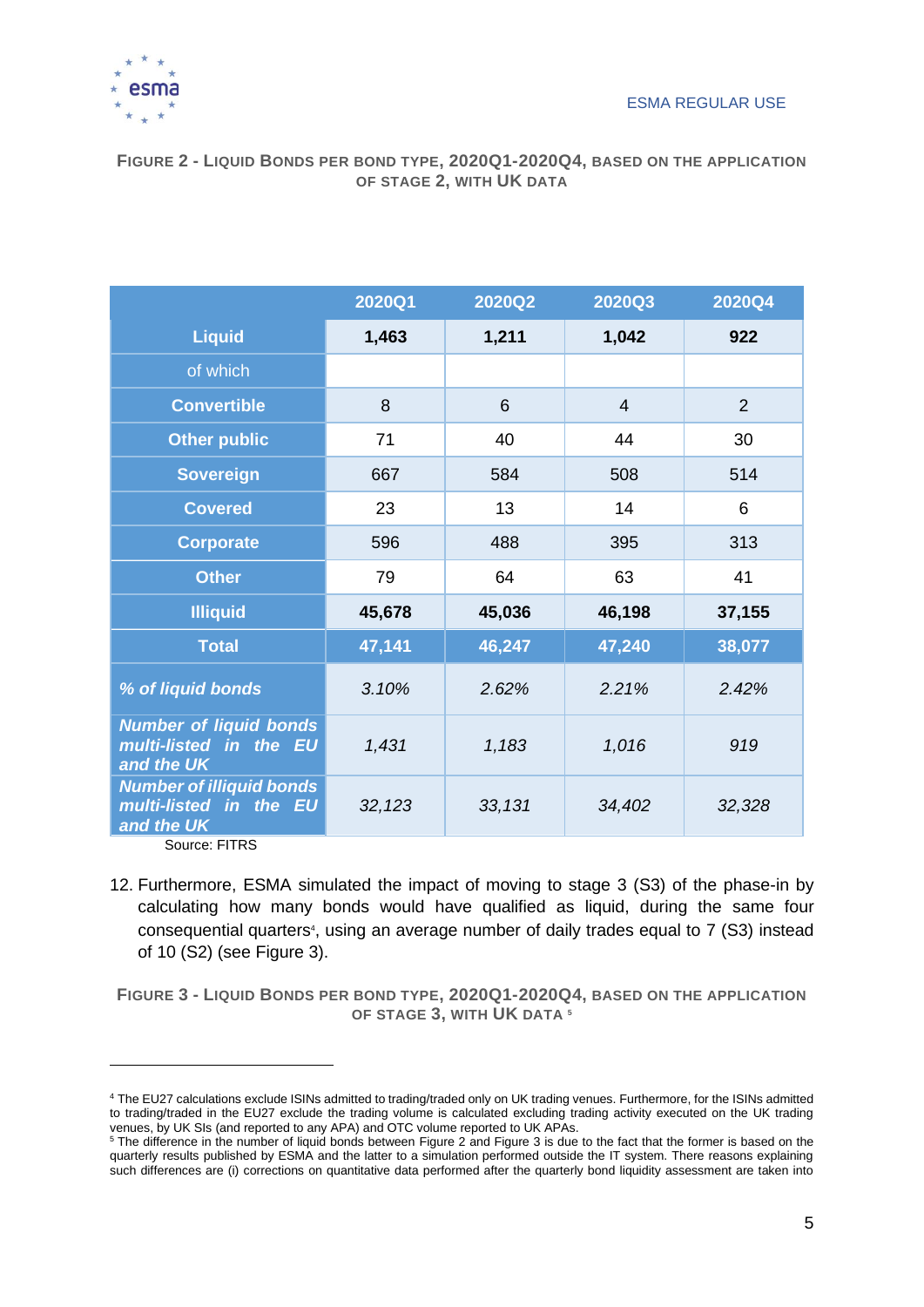

|                                                                         | 2020Q1 | 2020Q2 | 2020Q3         | 2020Q4 |
|-------------------------------------------------------------------------|--------|--------|----------------|--------|
| <b>Liquid</b>                                                           | 2,152  | 1,792  | 1,440          | 1,263  |
| of which                                                                |        |        |                |        |
| <b>Convertible</b>                                                      | 23     | 15     | $\overline{7}$ | 3      |
| <b>Other public</b>                                                     | 98     | 53     | 59             | 45     |
| <b>Sovereign</b>                                                        | 868    | 750    | 655            | 647    |
| <b>Covered</b>                                                          | 44     | 29     | 24             | 6      |
| <b>Corporate</b>                                                        | 959    | 813    | 588            | 481    |
| <b>Other</b>                                                            | 131    | 109    | 91             | 65     |
| <b>Illiquid</b>                                                         | 44,989 | 44,454 | 45,801         | 36,813 |
| <b>Total</b>                                                            | 47,141 | 46,246 | 47,241         | 38,076 |
| % of liquid bonds                                                       | 4.57%  | 3.87%  | 3.05%          | 3.32%  |
| <b>Number of liquid bonds</b><br>multi-listed in the EU<br>and the UK   | 2,140  | 1,756  | 1,405          | 1,259  |
| <b>Number of illiquid bonds</b><br>multi-listed in the EU<br>and the UK | 31,450 | 32,558 | 34,013         | 31,988 |

- 13. The consequence is that, compared to stage 2, the number of liquid bonds under the application of stage 3 would have increased in each quarter of 2020 (between 300 and 700 bonds).
- 14. The same analysis was carried out taking into account the effect of Brexit, i.e. the fact that the UK data is excluded from 1 January 2021 (See Figure 4 and 5).

**FIGURE 4 - LIQUID BONDS PER BOND TYPE, 2020Q1-2020Q4, BASED ON THE APPLICATION OF STAGE 2, WITHOUT UK DATA**

|                    | 2020Q1 | 2020Q2 | 2020Q3 | 2020Q4 |
|--------------------|--------|--------|--------|--------|
| <b>Liquid</b>      | 605    | 414    | 369    | 473    |
| of which           |        |        |        |        |
| <b>Convertible</b> |        |        |        |        |

account under the re-calculations; (ii) corrections on reference data, including the start trading date or the classification of the instrument, performed after the quarterly bond liquidity assessment are taken into account under the re-calculations; (iii) corrections on the calendars for days open in a trading venue; (iv) the difficulty to exactly replicate the calculation of the third parameter, i.e. the percentage of days traded, outside the IT system.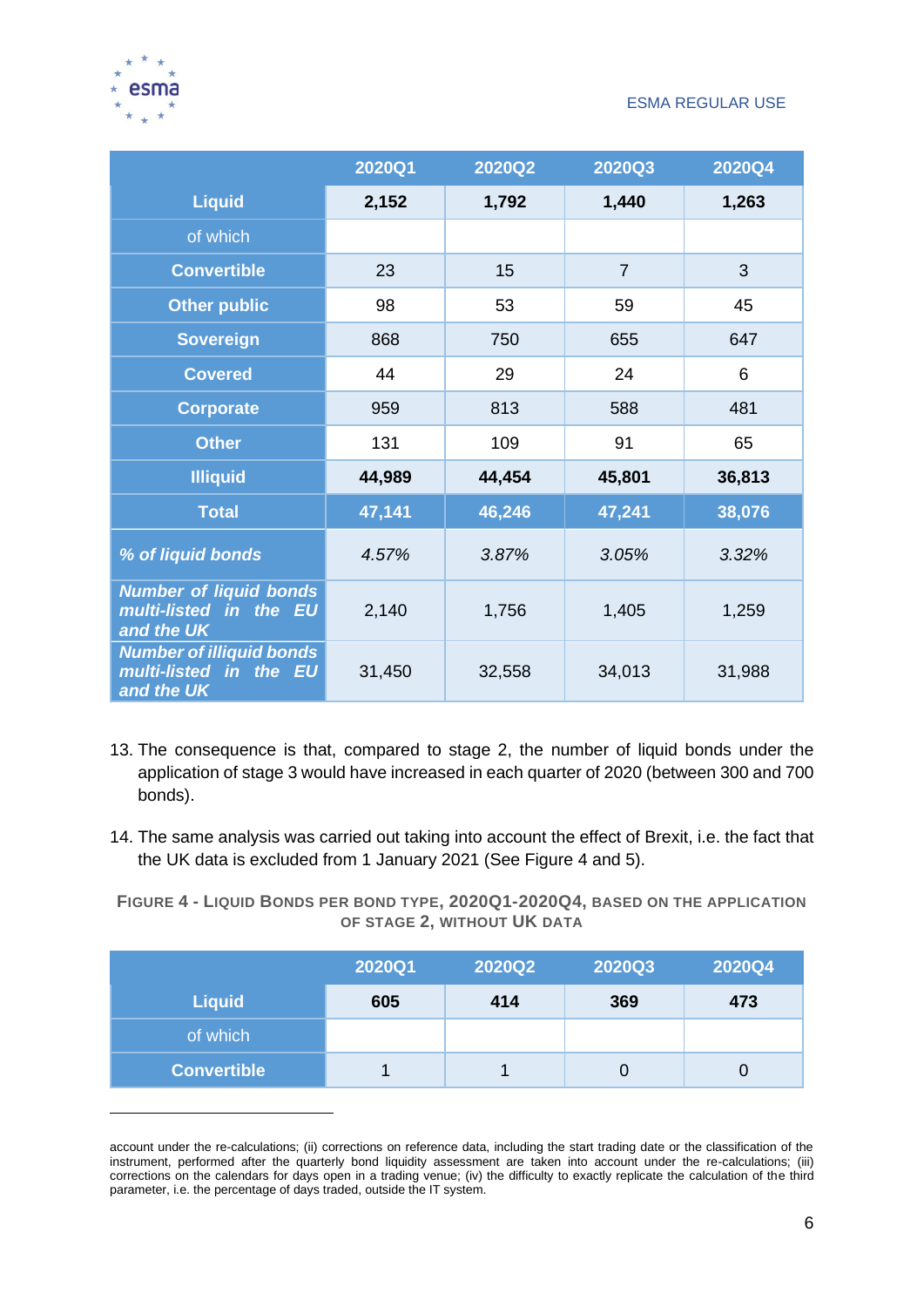

| <b>Other public</b> | 44             | 23          | 17     | 18     |
|---------------------|----------------|-------------|--------|--------|
| <b>Sovereign</b>    | 239            | 206         | 185    | 240    |
| <b>Covered</b>      | $\overline{2}$ | $\mathbf 0$ | 1      | 1      |
| <b>Corporate</b>    | 262            | 141         | 133    | 174    |
| <b>Other</b>        | 40             | 32          | 23     | 25     |
| <b>Illiquid</b>     | 22,876         | 23,375      | 23,123 | 28,126 |
| <b>Total</b>        | 23,481         | 23,789      | 23,492 | 28,599 |
| % of liquid bonds   | 2.58%          | 1.74%       | 1.57%  | 1.65%  |
| Source: FITRS       |                |             |        |        |

#### **FIGURE 5 - LIQUID BONDS PER BOND TYPE, 2020Q1-2020Q4, BASED ON THE APPLICATION OF STAGE 3, WITHOUT UK DATA**

|                                                                              | 2020Q1 | 2020Q2      | 2020Q3         | 2020Q4         |
|------------------------------------------------------------------------------|--------|-------------|----------------|----------------|
| <b>Liquid</b>                                                                | 808    | 583         | 542            | 668            |
| of which                                                                     |        |             |                |                |
| <b>Convertible</b>                                                           | 1      | 1           | $\overline{0}$ | $\overline{0}$ |
| <b>Other public</b>                                                          | 58     | 26          | 25             | 31             |
| <b>Sovereign</b>                                                             | 318    | 276         | 264            | 324            |
| <b>Covered</b>                                                               | 4      | $\mathbf 0$ | $\overline{2}$ | 1              |
| <b>Corporate</b>                                                             | 357    | 225         | 208            | 265            |
| <b>Other</b>                                                                 | 49     | 40          | 30             | 32             |
| <b>Illiquid</b>                                                              | 22,674 | 23,206      | 22,950         | 27,931         |
| <b>Total</b>                                                                 | 23,482 | 23,789      | 23,492         | 28,599         |
| % of liquid bonds                                                            | 3.44%  | 2.45%       | 2.31%          | 2.34%          |
| <b>Change of the number of</b><br>liquid bonds compared<br>to S <sub>2</sub> | 203    | 169         | 173            | 195            |
| Source: FITRS                                                                |        |             |                |                |

15. ESMA notes that the move from stage 2 to 3 would again increase the number of liquid bonds but to a lesser extent, between 150 and 210.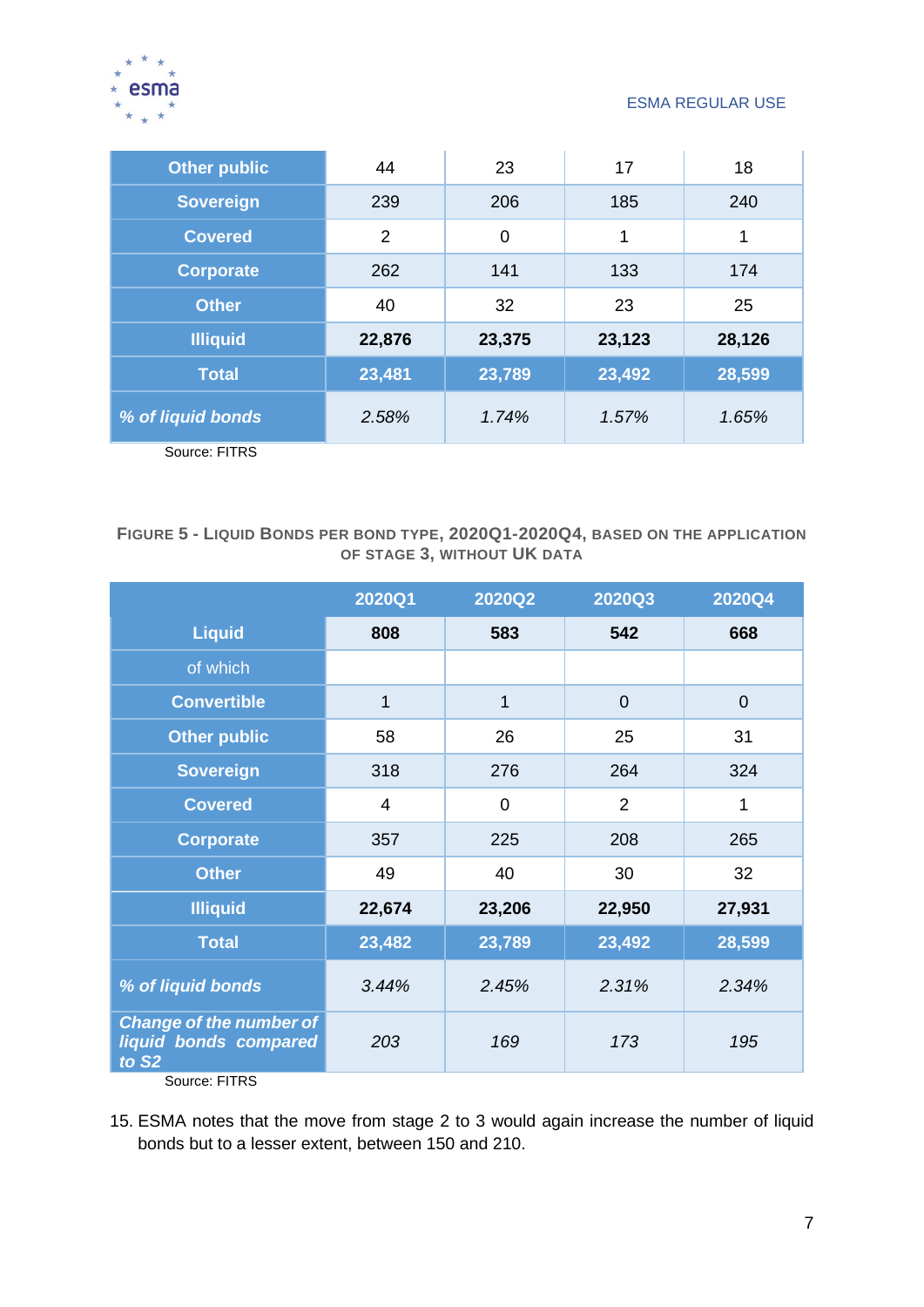

16. Considering that the analysis above, confirmed in the analysis of the 2020 Annual Report of waivers and deferrals for non-equity instruments<sup>6</sup>, highlights that the current level of realtime pre- and post-trade transparency remains very low, as represented by the limited number of bonds subject to real-time transparency and, that one of the key objectives of MiFID II/MiFIR was to increase transparency and thereby improve the functioning of financial markets, ESMA recommended in the CP to move to stage 3 for bonds.

# <span id="page-8-0"></span>**3.2 Feedback from the consultation**

- 17. The minority of the respondents concurred with ESMA's analysis and a few respondents also suggested a direct move to stage 4. However, the majority of respondents were not in favour of the move to stage 3 for bonds
- 18. The respondents opposed to moving to stage 3 supported their view with the following arguments:
	- it is too early to move to the following stage since the application of stage 2 has just started. At least 1 year of data under stage 2 shall be used for the assessment;
	- the period used is a period of stress due to the Covid-19 crisis and Brexit;
	- data quality has to be further improved before moving to the following stage;
	- if the move negatively impacts the markets but it only becomes apparent after moving to stage 3 of the liquidity parameters, there is no provision contained within the relevant regulation to roll back any decision to the current existing (stage 2) thresholds;
	- newly issued bonds are not taken into account in the analysis, once new issuances are included the amount of liquid bonds transparency increases significantly, for example, in Q1 2021 (1st January - 31st March 2021) ESMA's FITRS calculated 1,720 liquid bonds;
	- the effects of the move to stage 3 for the issuance size parameter to be used for new covered and corporate bonds shall be taken into account;
	- the population of bonds has now decreased and is more in line with a realistic picture of the market. Furthermore, this means that the percentage of liquid bonds is now larger than expected;
	- the target of liquid bonds shall not be a percentage over the total number of bonds but rather in terms of nominal amount and number of transactions;
	- the comparison with the US, as a good example of transparent market, shall take into account the differences in terms of execution protocols, market depth, number of

https://www.esma.europa.eu/sites/default/files/library/esma70-156-3926\_annual\_report\_2020\_nonequity\_waivers\_and\_deferrals.pdf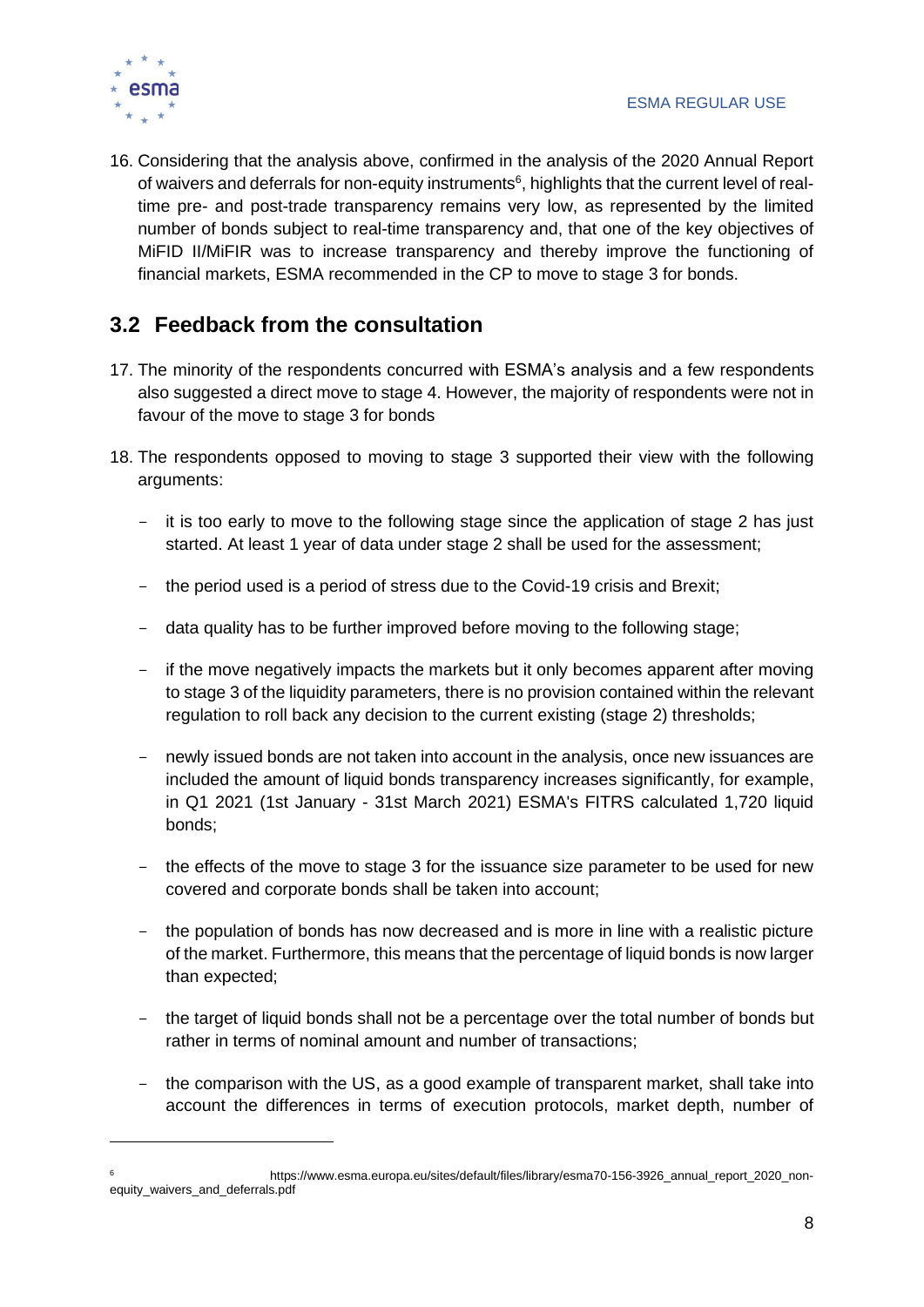

participants, and the fact that the US model regards only corporate bonds and was built over 18 years.

### <span id="page-9-0"></span>**3.3 ESMA's assessment and recommendations**

- 19. ESMA appreciates the arguments provided against the move to stage 3. However, ESMA wishes to point market participants to the following considerations:
	- as it was the case for the move to stage 2 a simulation was made to assess the effects of the move to stage 3. As expected, the effect of Brexit will cause a further decrease of the number of liquid bonds in the EU. Therefore, ESMA considers that the new number of liquid bonds in absolute terms is still low and transparency in the bond market is still limited. No comparison in terms of percentage has been made because the total number of bonds has now decreased, and it would not be appropriate to compare such figures;
	- according to the legislative framework ESMA has to assess the move to the following stage on a yearly basis. On the basis of the simulation made, the expected number of liquid bonds will still be small. Therefore, the assessment made is that the effects to the market appear to be limited;
	- new bonds are not included in the analysis because they are considered independently from the analysis of the bonds deemed to be liquid under the quarterly assessment in RTS 2. Despite them providing additional transparency to the market the number is volatile and depends on new issuances.
	- the move to the following stage for the issuance size of covered and corporate bonds is automatic and expected since the application of the legislative framework under MiFID II/MiFIR. Therefore, this effect shall be considered independently from the annual assessment of the thresholds for the quarterly liquidity determination;
	- the fact that the percentage of liquid bonds is larger due to the decrease of the denominator in relation to the total number of bonds cannot be considered as an argument to delay the move to stage 3. Furthermore, such decrease is not due to the Brexit impact but to a trading venue that delisted many bonds in Q4 2019 and to the fact that only bonds with trading activity were included. Considering that the different ESMA reports have been published at different points in times, this explains the differences in the numbers among those;
	- as far as the comparison with the US as a good example of a transparent market is concerned, it should be noted that the US framework includes not only corporate bonds but also other instruments, including US treasury securities, which began reporting information in 2017. In addition, FINRA is currently consulting on further enhancing the requirements applicable to these instruments. Furthermore, despite the EU non-equity transparency regime being applicable since 2018 only, the EU bond markets have a longer history and certain instruments had even reached a higher degree of transparency than the one provided by MiFID II/MiFIR (e.g. some covered bond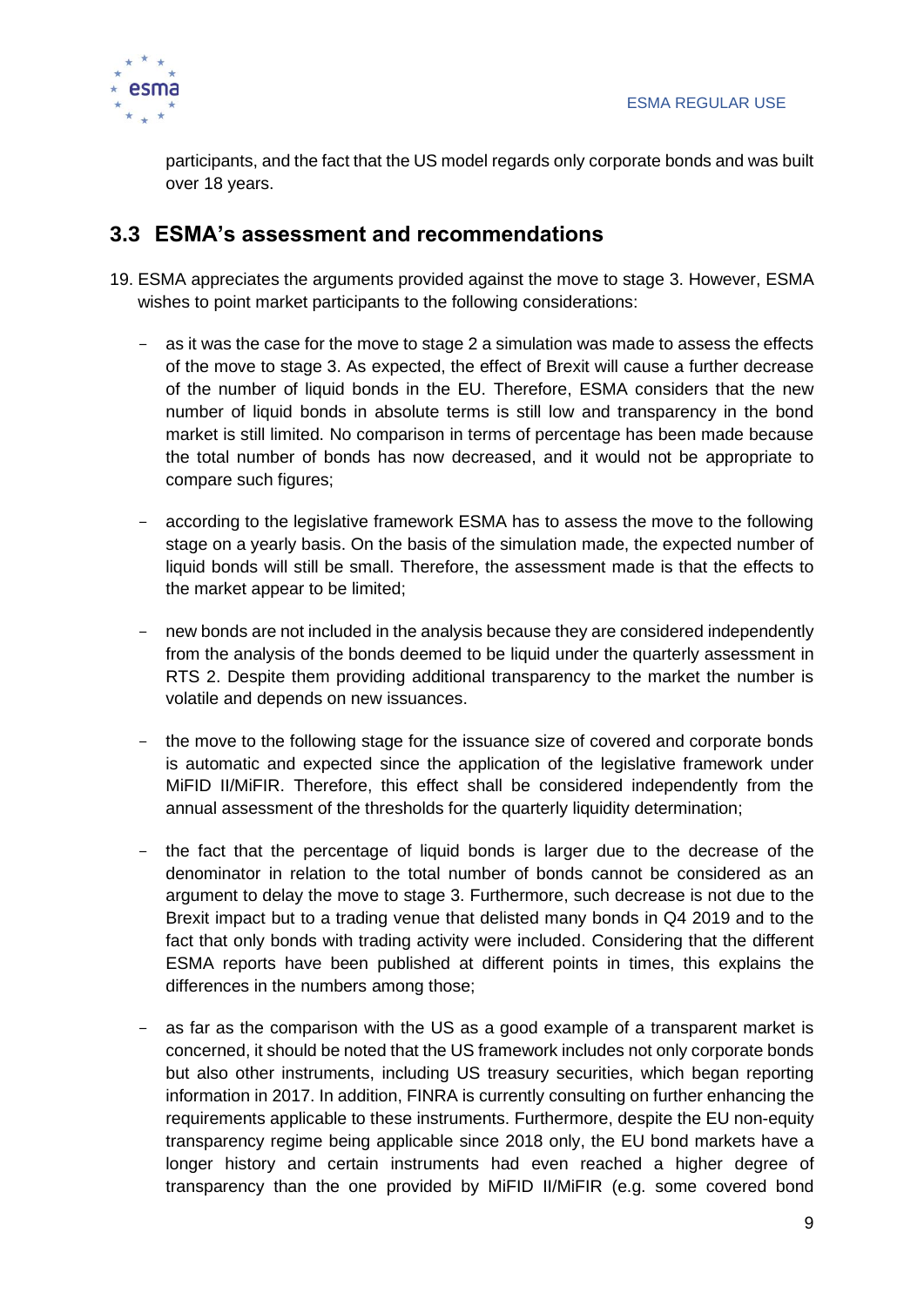

markets). The example of the US illustrates that concerns that existed prior to the application of the transparency regime were unfounded and the current framework in the US can certainly be considered as a success. ESMA is of the view that the same has happened in the EU prior to the application of MiFID II, i.e. many concerns that were raised at the time, in particular with regards to detrimental effects of transparency requirements, did not materialise after the application of MiFIR.

20. Therefore, ESMA maintains its proposal to move to stage 3 in order to make progress towards a more transparent trading environment for bonds in line with the legislative intentions of MiFIR.

# <span id="page-10-0"></span>**4 Trade percentile for the determination of the pre-trade SSTI threshold**

### <span id="page-10-1"></span>**4.1 General approach and legal framework**

- 21. Article 17 of RTS 2 requires ESMA to assess by 30 July of each year whether the percentile to be used for the pre-trade SSTI thresholds for non-equity instruments should be changed and set to the value provided for the following stage. In the CP, ESMA therefore has assessed whether the transparency regime should move to stage 2 for all non-equity instruments other than bonds and move to stage 3 for bonds for the determination of the SSTI threshold.
- 22. For non-equity instruments other than bonds, ESMA considered that the level of completeness and the quality of the data were still considered insufficient to perform the annual transparency calculations in the year 2020 for a number of instrument classes. Despite ESMA's continuous work with NCAs and reporting entities to improve data completeness and data quality it was still not possible to perform such calculations for the full scope of instruments yet.
- 23. In addition, considering that ESMA only provided the first annual transparency calculations for non-equity instruments other than bonds for a limited scope and that 2020 was a peculiar year due to Covid-19, ESMA still considers it premature to assess a move to stage 2 for those instruments at this point in time.
- 24. ESMA will have a full year of data related to the trading activity excluding the UK, which is a main pool of liquidity for certain derivatives, only in 2022. For all those reasons, ESMA considers that at this point in time it is not in a position to conduct a solid impact analysis and to properly assess the impact of moving to the following stage for the pre-trade SSTI threshold for non-equity instruments other than bonds.
- 25. As far as bonds (excluding ETCs and ETNs) are concerned, ESMA performed the annual transparency calculations related to the determination of the pre- and post-trade LIS and SSTI thresholds since 2019.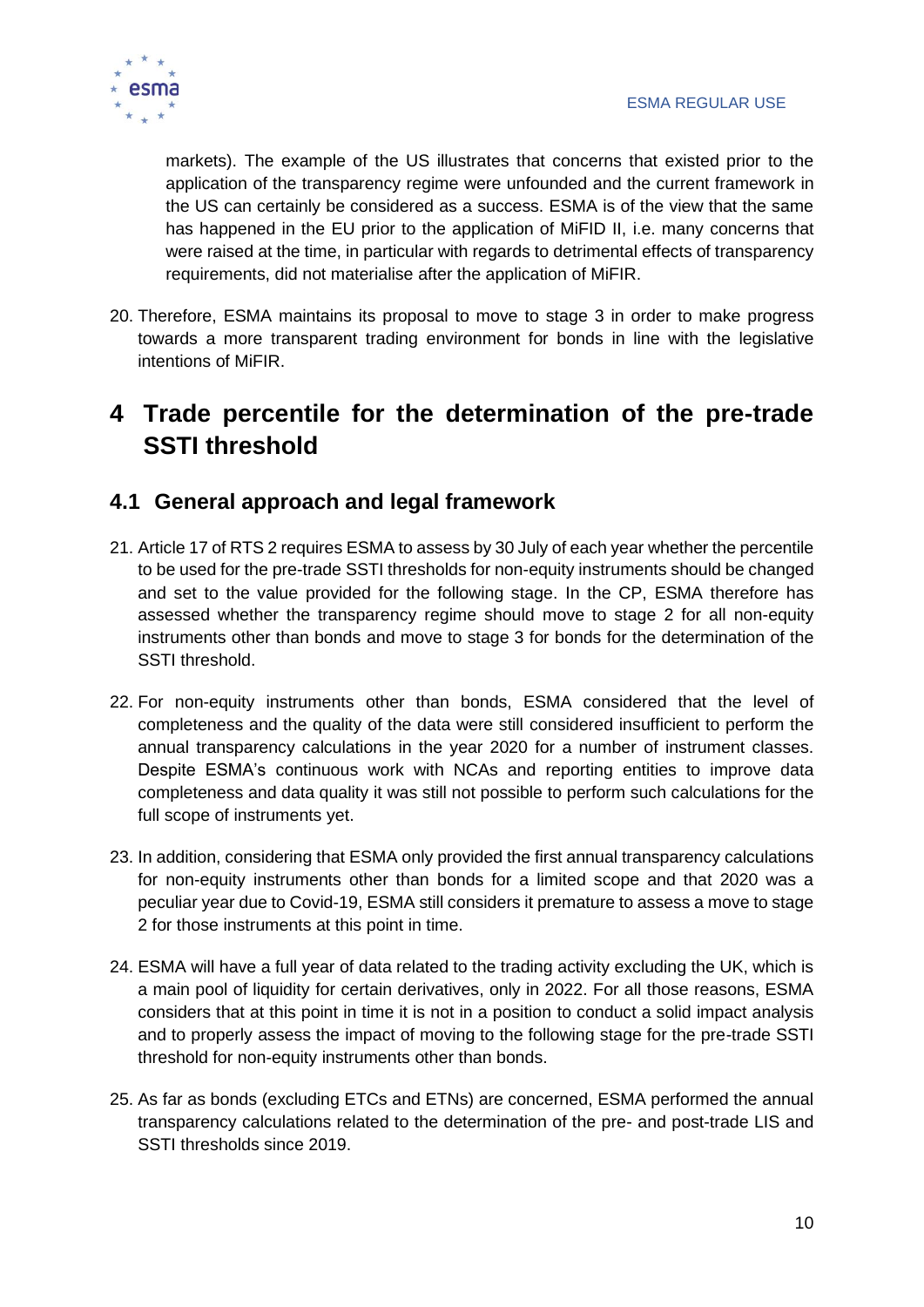

- 26. Consequently, in order to determine if the value of the pre-trade SSTI threshold should be changed ESMA presented in the CP a simulation of what the value of such threshold would be using a trade percentile of respectively 50% and 40%, on the basis of data reported to FITRS in the year 2020.
- 27. The results of the analysis are presented in Table 6 below. The table also includes the results of using the stage 2 threshold based on 2018 data provided in the 2020 Annual Review Report<sup>7</sup>. The results of last year's simulation were relatively accurate as they were similar to the ones based on 2020 data with the exception of covered bonds and other public bonds.
- 28. The increase in value with the stage 3 percentile is relevant mainly for sovereign bonds and other public bonds. Considering that both types of bonds usually trade in big sizes, in the range of EUR 6 and 3 million respectively<sup>®</sup>, it therefore appears to be appropriate to move to stage 3 as the impact on large sizes should be limited.

| <b>Bond type</b>         | (data of year 2018)<br><b>SSTI pre-</b><br>trade_40% | (data of year 2020)<br><b>SSTI pre-</b><br>trade_40% | (data of year 2020)<br><b>SSTI pre-</b><br>trade_50% |
|--------------------------|------------------------------------------------------|------------------------------------------------------|------------------------------------------------------|
| <b>Corporate Bond</b>    | 500,000                                              | 500,000                                              | 600,000                                              |
| <b>Convertible Bond</b>  | 700,000                                              | 800,000                                              | 1,000,000                                            |
| <b>Other Public Bond</b> | 600,000                                              | 1,000,000                                            | 2,000,000                                            |
| <b>Covered Bond</b>      | 1,500,000                                            | 500,000                                              | 700,000                                              |
| <b>Sovereign Bond</b>    | 1,500,000                                            | 1,000,000                                            | 2,000,000                                            |
| <b>Other Bond</b>        | 500,000                                              | 500,000                                              | 600,000                                              |
| Source: FITRS            |                                                      |                                                      |                                                      |

**TABLE 6 PRE-TRADE SSTI THRESHOLDS, WITH UK DATA**

29. Table 7 provides the same analysis but, as for bond liquidity, the data from the UK is excluded $\degree$  since the annual calculations for SSTI in bonds next year will include the trading activity of the EU only. Similarly, the major increases are expected for sovereign and other public bonds.

|  | TABLE 7 PRE-TRADE SSTI THRESHOLDS, WITHOUT UK DATA |  |  |
|--|----------------------------------------------------|--|--|
|  |                                                    |  |  |

| <b>Bond type</b>         | (data of year 2018)<br><b>SSTI pre-</b><br>trade 40% | (data of year 2020)<br><b>SSTI pre-</b><br>trade 40% | (data of year 2020)<br><b>SSTI pre-</b><br>trade 50% |
|--------------------------|------------------------------------------------------|------------------------------------------------------|------------------------------------------------------|
| <b>Corporate Bond</b>    | 500,000                                              | 400,000                                              | 600,000                                              |
| <b>Convertible Bond</b>  | 700,000                                              | 600,000                                              | 900,000                                              |
| <b>Other Public Bond</b> | 600,000                                              | 1,500,000                                            | 2,500,000                                            |

<sup>&</sup>lt;sup>7</sup> esma70-156-3300 mifid ii mifir\_annual\_report\_under\_commission\_delegated\_regulation\_eu\_2017.583\_rts\_2.pdf (europa.eu)

<sup>8</sup> These figures were calculated before data corrections. The numbers will be re-calculated for the Final Report.

<sup>&</sup>lt;sup>9</sup> The results might differ from the public results of the annual transparency calculations since this analysis was performed earlier and data corrections might have occurred in the meantime.

 $10$  Using the same methodology as in section 2.1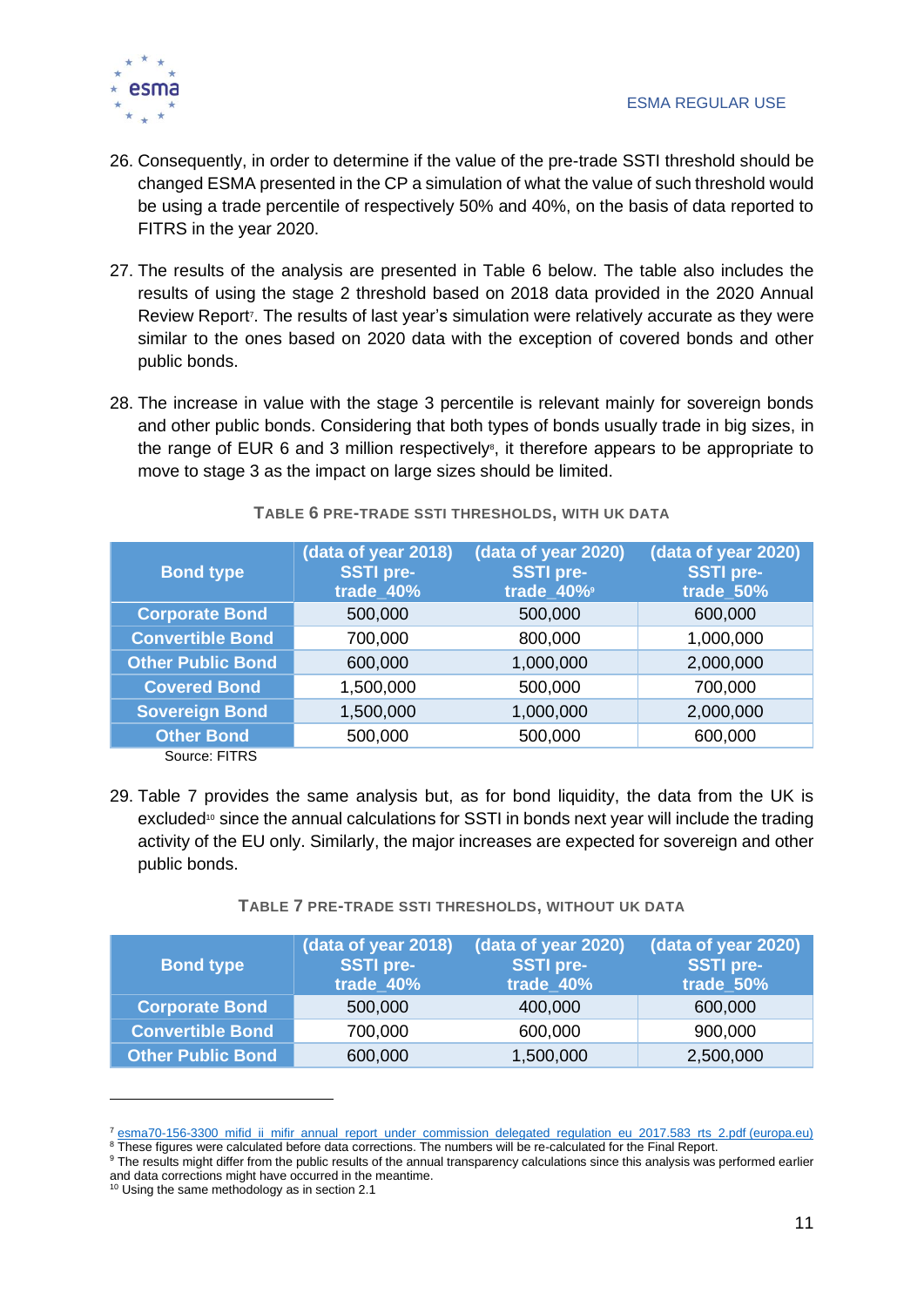

| <b>Covered Bond</b>   | 1,500,000 | 400.000 | 600,000   |
|-----------------------|-----------|---------|-----------|
| <b>Sovereign Bond</b> | 1,500,000 | 900,000 | 1,500,000 |
| <b>Other Bond</b>     | 500,000   | 400,000 | 600,000   |
| Source: FITRS         |           |         |           |

- 30. Taking into account the analysis provided, the CP suggests that the move to stage 3 would enhance pre-trade transparency in bond markets hence improving pricing efficiency. In addition, the fact that the bond market remains largely characterised by large size trades counterpoints to the argument that an increase in the pre-trade threshold could be prejudicial for end-investors.
- 31. ESMA considered in its consultation that a move to stage 3 would still keep the pre-trade SSTI threshold sufficiently low which would still efficiently protect liquidity providers from potential market impact stemming from large orders, while ensuring that a higher share of liquid bonds would be subject to the MiFIR pre-trade transparency regime. Such increased transparency would contribute to more informed investors, a better functioning price formation process and ultimately lower transaction costs for end investors.
- 32. Therefore, ESMA proposed to move to stage 3 for the determination of the SSTI threshold for bonds.

### <span id="page-12-0"></span>**4.2 Feedback from the consultation**

- 33. The large majority of respondents agreed with ESMA's assessment not to move to stage 2 for non-equity instruments other than bonds, mainly due to the fact that data quality is still limited, and no annual transparency calculations have been performed yet. Therefore, respondents agree with ESMA that it is still premature to move to the next stage.
- 34. A minority of respondents however consider that the current framework did not deliver meaningful real-time pre-trade transparency in non-equity instruments and consider that ESMA should take immediate steps to rectify the situation. In their view, moving to stage 2 for non-equity instruments other than bonds would be a step in the right direction to achieving the overarching MiFID II objective of delivering meaningful pre-trade transparency. According to these respondents, even with a move to stage 2, the SSTI waiver would still capture the largest majority of transactions and would not be detrimental to liquidity.
- 35. As far as the proposal for bonds is concerned, a majority of respondents disagreed with ESMA's proposal of moving to stage 3.
- 36. Respondents argue that currently there are still some data quality issues for bond instruments, in particular with relation to Brexit. In their view, such a decision should not be based on a dataset deemed insufficient and non-exhaustive.
- 37. Furthermore, respondents note that the rationale of the phase-in process established on RTS 2 is based on the premise to move cautiously between the different stages of the process. Respondents argue that the annual transparency calculations for stage 2 have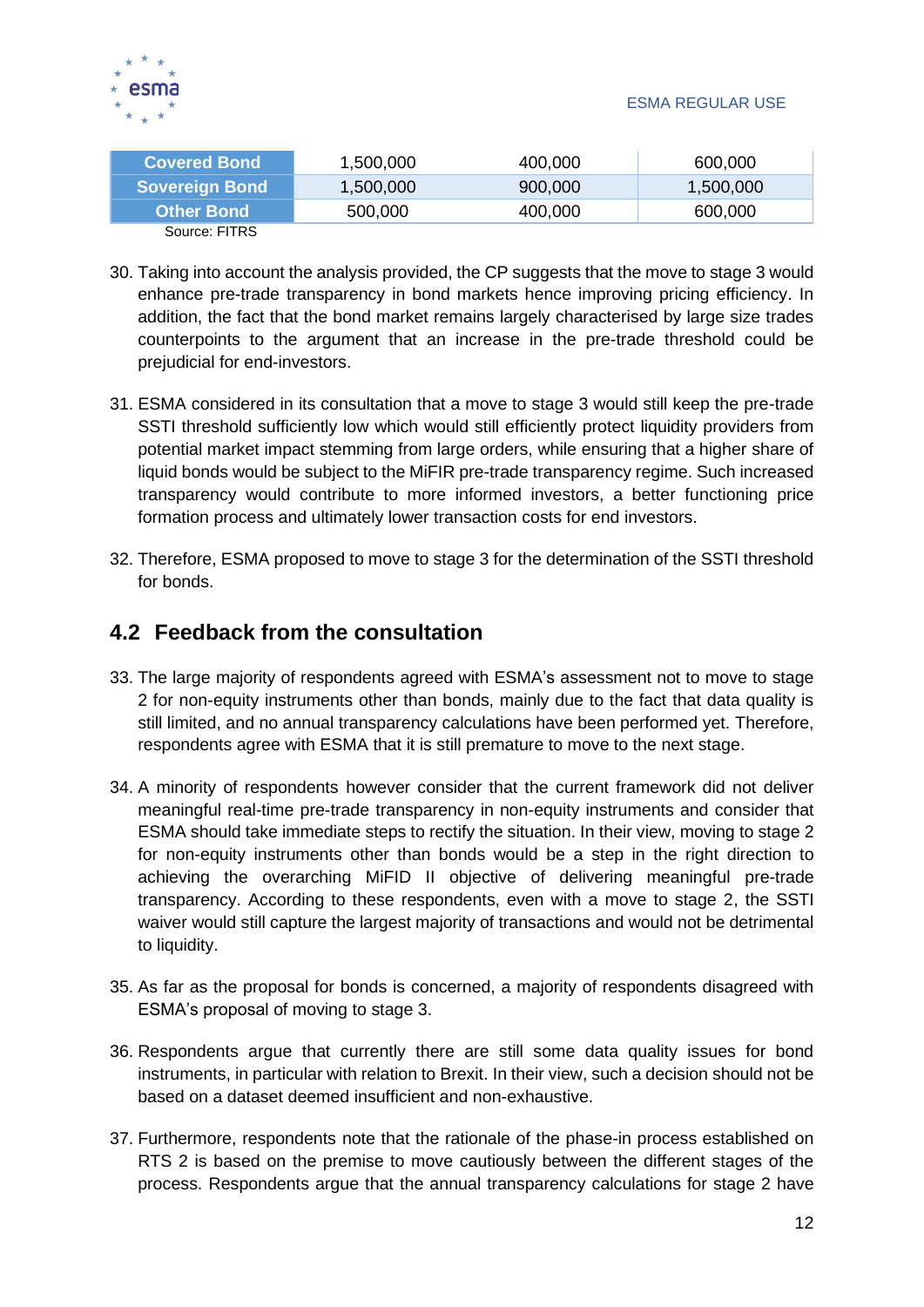

only applied since 30 April this year and that this should call for a delay in moving to stage 3 of the phase-in mechanism.

- 38. Some respondents also believe that a move to stage 3 could jeopardize the activity of liquidity providers in particular in some bond categories without bringing any clear benefits to market participants. In this context, some respondents challenge the observations on the CP that infers that the SSTI waiver has become less important and that there has been a reduction in market making activity over the last years.
- 39. There were however a number of respondents who agreed with ESMA's proposal to move to stage 3 for the determination of the SSTI threshold for bonds. In line with the arguments put forward for other non-equity instruments, these respondents are of the view that the pre-trade transparency regime for bond instruments did not deliver on its objectives and ESMA should continue to take steps to increase pre-trade transparency in fixed income markets.
- 40. According to those respondents, the difference between moving to stage 3 and the average executed sizes is large enough to consider that it would not expose liquidity providers to undue risk.
- 41. Some respondents also commented on the SSTI waiver generally stating that it creates added complexity and further clouds the pre-trade transparency picture in bond markets. Therefore, these respondents would call for a complete removal of the SSTI waiver. Whilst considering that this is not within the scope of this consultation, these respondents would agree to a move to stage 3 to limit the use of the SSTI waiver, which in their view will bring added benefits to the market and result in more competition, would foster the price formation process and investor confidence.

### <span id="page-13-0"></span>**4.3 ESMA's assessment and recommendations**

- 42. Regarding non-equity instruments other than bonds, the respondents concurred with ESMA that it would be premature to move to stage 2 for the pre-trade SSTI thresholds.
- 43. ESMA takes note of some respondents' feedback that the pre-trade transparency regime in non-equity instruments, in particular derivatives, have not yet delivered on the objectives of the legislation. However, ESMA still considers that at this point in time it is not in a position to properly assess the impact of moving to the following stage for the pre-trade SSTI threshold for non-equity instruments other than bonds. ESMA will remain working closely with NCAs and reporting entities to improve data completeness and data quality in order to be able to perform such calculations for the full scope of instruments as soon as possible.
- 44. ESMA therefore does not recommend moving to stage 2 and using the  $40<sup>th</sup>$  percentile for the calculation of the SSTI thresholds of non-equity financial instruments other than bonds (i.e. SFPs, interest rate derivatives, commodity derivatives, credit derivatives, C10 derivatives, CFDs, emission allowances and emission allowance derivatives).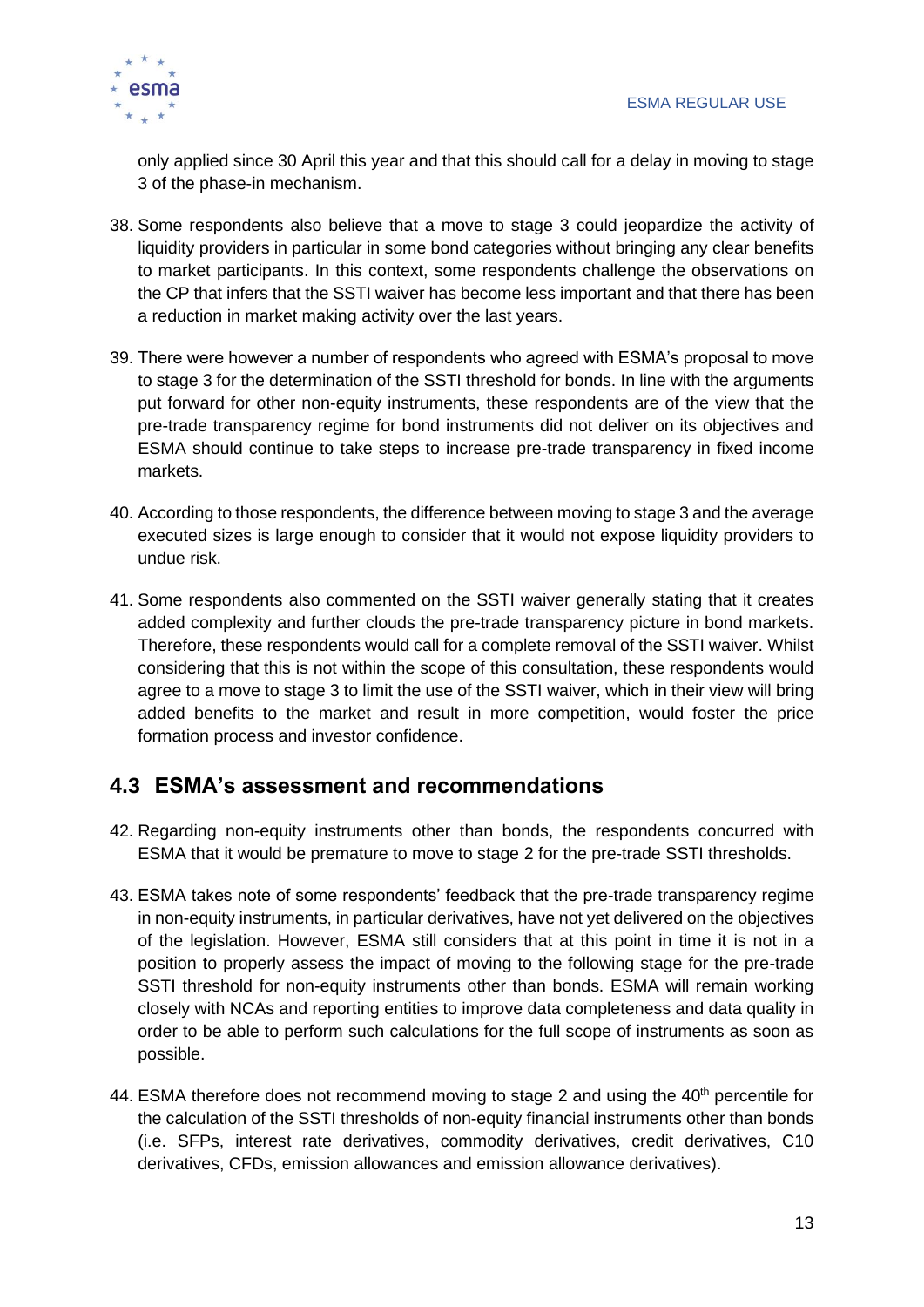

- 45. With respect to bonds, ESMA understands some concerns raised by market participants with regards to their opposition to move to stage 3 for the determination of the SSTI threshold for bonds.
- 46. ESMA however does not entirely agree with the arguments put forward by respondents. On issues around data quality, ESMA understands that there are some issues but not to an extent to prevent ESMA from performing the analysis required under Article 17 of RTS 2 and justify the move to the next stage of the phase in process. Contrary to other nonequity instruments, in particular derivatives, ESMA has performed the necessary quarterly transparency calculations for a number of years and the regime has been applied for some time.
- 47. In this respect, ESMA agrees with those respondents that argue that the pre-trade transparency regime has not achieved its objectives for bonds. As demonstrated on the MiFID II Review Report on the non-equity transparency regime, the general transparency in the bond market remains limited which contradicts the policy objectives of MiFID II. There is still a lack of real-time pre-trade transparency and steps should be taken to better promote such transparency.
- 48. With the data currently available and the evidence presented by respondents, ESMA keeps its view that a move to stage 3 for the determination of the SSTI threshold for bonds is appropriate at this stage. While this amendment and the consequent increases of SSTI thresholds for bonds should strengthen transparency in the bond market, ESMA is confident that this should not create significant disruptions for market participants. The MiFIR framework offers other possible pre-trade waivers which in combination will continue to offer protection to a large proportion of orders and quotes in bonds.
- 49. Therefore, ESMA maintains its proposal from the CP, to move to stage 3 for the pre-trade SSTI for bonds.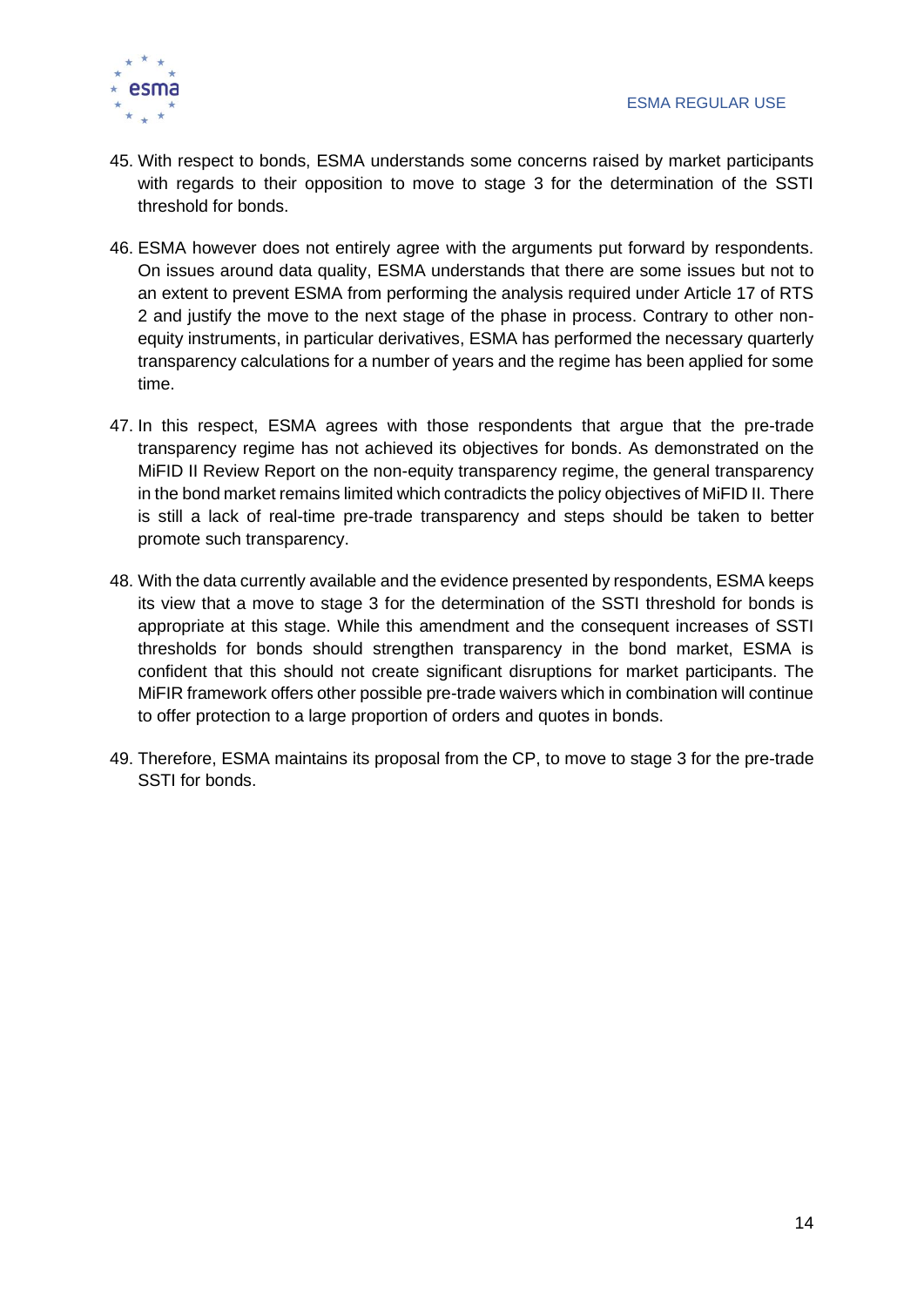

# <span id="page-15-0"></span>**5 Annexes**

# <span id="page-15-1"></span>**5.1 Annex I**

# **Legislative mandate to develop technical standards**

### **Article 17 of COMMISSION DELEGATED REGULATION (EU) 2017/583 (RTS 2)**

### **Provisions for the liquidity assessment for bonds and for the determination of the pretrade size specific to the instrument thresholds based on trade percentiles**

 $[...]$ 

4. ESMA shall, by 30 July of the year following the date of application of Regulation (EU) No 600/2014 and by 30 July of each year thereafter, submit to the Commission an assessment of the operation of the thresholds for the liquidity criterion 'average daily number of trades' for bonds as well as the trade percentiles that determine the size specific to the financial instruments covered by paragraph 8. The obligation to submit the assessment of the operation of the thresholds for the liquidity criterion for bonds ceases once S4 in the sequence of paragraph 6 is reached. The obligation to submit the assessment of the trade percentiles ceases once S4 in the sequence of paragraph 8 is reached.

5.The assessment referred to in paragraph 4 shall take into account:

(a) the evolution of trading volumes in non-equity instruments covered by the pre-trade transparency obligations pursuant to Article 8 and 9 of Regulation (EU) No 600/2014;

(b) the impact on liquidity providers of the percentile thresholds used to determine the size specific to the financial instrument; and

(c) any other relevant factors.

6.ESMA shall, in light of the assessment undertaken in accordance with paragraphs 4 and 5, submit to the Commission an amended version of the regulatory technical standard adjusting the threshold for the liquidity criterion 'average daily number of trades' for bonds according to the following sequence:

(a) S2 (10 daily trades) by 30 July of the year following the date of application of Regulation (EU) No 600/2014;

(b) S3 (7 daily trades) by 30 July of the year thereafter; and

(c) S4 (2 daily trades) by 30 July of the year thereafter.

7.Where ESMA does not submit an amended regulatory technical standard adjusting the threshold to the next stage according to the sequence referred to in paragraph 6, the ESMA assessment undertaken in accordance with paragraphs 4 and 5 shall explain why adjusting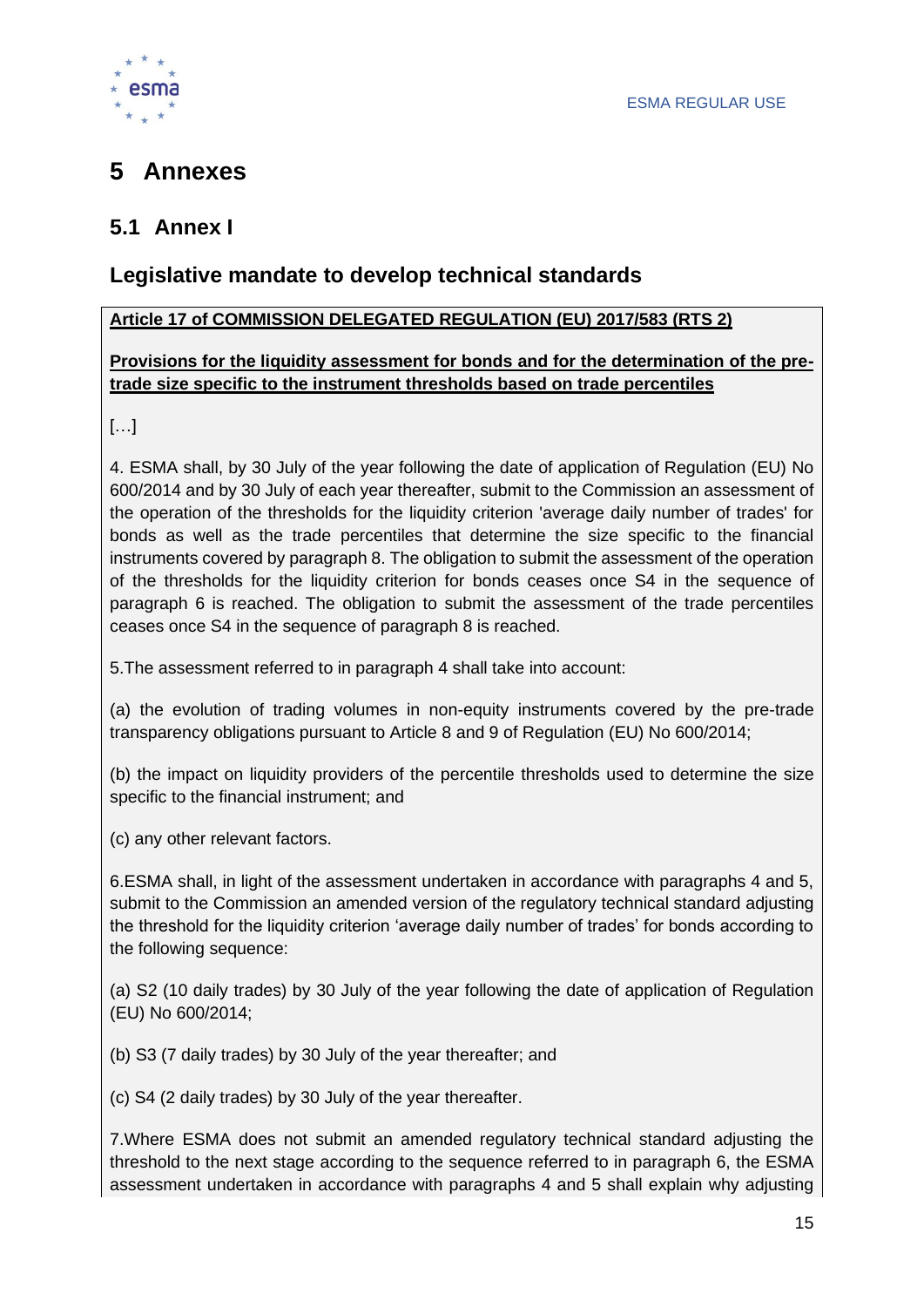

the threshold to the relevant next stage is not warranted. In this instance, the move to the next stage will be postponed by one year.

8.ESMA shall, in light of the assessment undertaken in accordance with paragraphs 4 and 5, submit to the Commission an amended version of the regulatory technical standard adjusting the threshold for trade percentiles according to the following sequence:

(a) S2 (40th percentile) by 30 July of the year following the date of application of Regulation (EU) No 600/2014;

- (b) S3 (50th percentile) by 30 July of the year thereafter; and
- (c) S4 (60th percentile) by 30 July of the year thereafter.

9.Where ESMA does not submit an amended regulatory technical standard adjusting the threshold to the next stage according to the sequence referred to in paragraph 8, the ESMA assessment undertaken in accordance with paragraphs 4 and 5 shall explain why adjusting the threshold to the relevant next stage is not warranted. In this instance, the move to the next stage will be postponed by one year.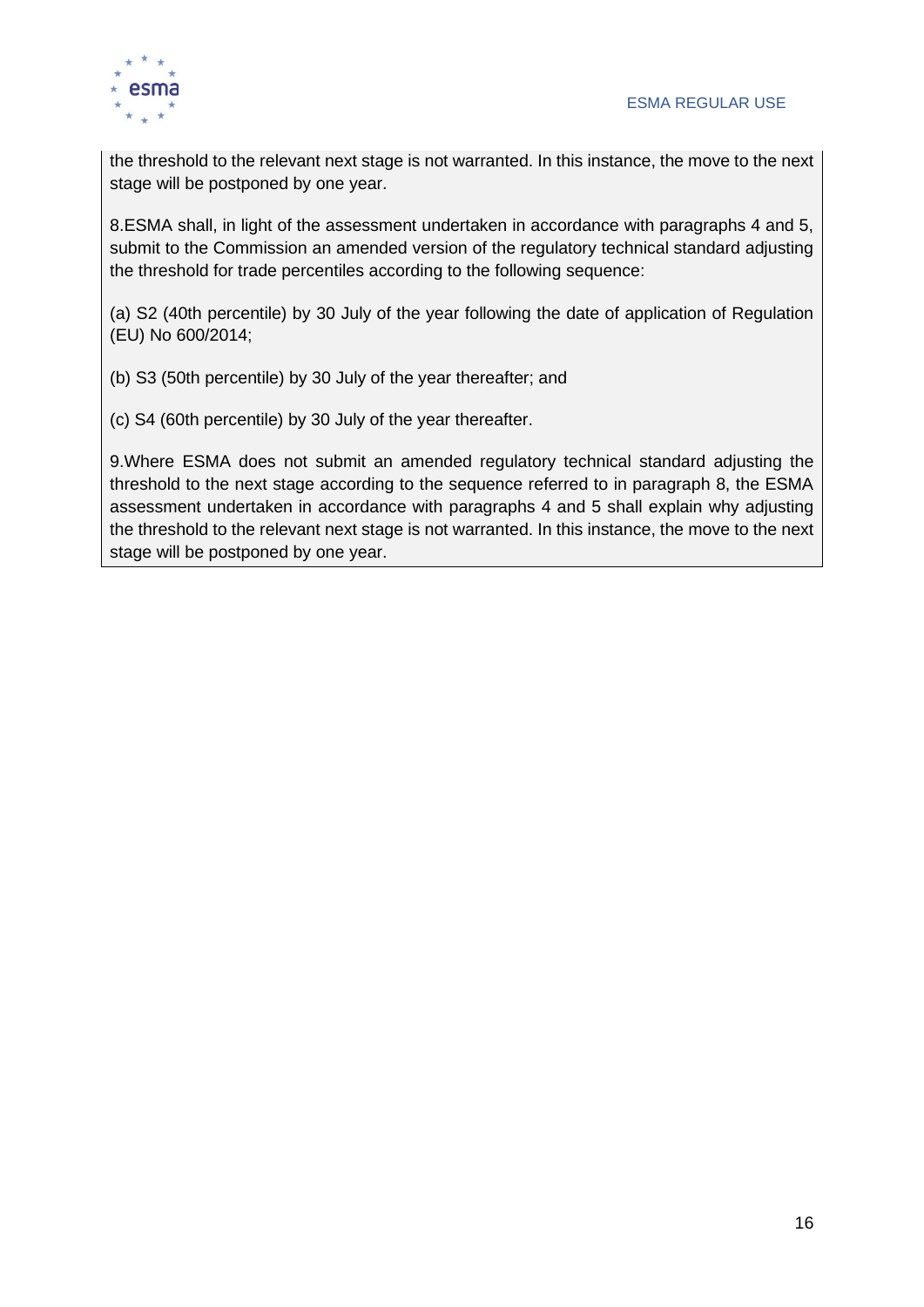

# <span id="page-17-0"></span>**5.2 Annex II**

### **Draft technical standards**

### **COMMISSION DELEGATED REGULATION (EU) No …/..**

**of [date]**

# **establishing regulatory technical standards amending Delegated Regulation (EU) 2017/583 as regards adjustment the liquidity thresholds and trade percentile used to determine the size specific to the instrument applicable to certain non-equity instruments**

**(Text with EEA relevance)**

### THE EUROPEAN COMMISSION

Having regard to the Treaty on the Functioning of the European Union,

Having regard to Regulation (EU) No 600/2014 of the European Parliament and of the Council of 15 May 2014 on markets in financial instruments and amending Regulation (EU) No 648/2012<sup>11</sup> , and in particular the fourth subparagraph of Article 9(5) thereof,

Whereas:

- (1) Commission Delegated Regulation (EU) 2017/583<sup>12</sup> sets out the transparency regime applicable to bonds, structured finance products, emission allowances and derivatives. In order to ensure a smooth implementation of this new regime, the application of certain transparency thresholds has been phased-in allowing in practice to gradually broaden the application of the new transparency obligations. This concerns, in particular the 'average daily number of trades' criterion used for the determination of bonds for which there is a liquid market as well as the trade percentiles used to determine the size specific to the instrument which allows for pre-trade transparency obligations to be waived.
- (2) Under this phased-in approach, moving to the next stage is not automatic but based on an assessment that the European Securities and Markets Authority (ESMA) is required to submit annually to the Commission. The ESMA's assessment has to analyse the evolution of trading volumes for the concerned financial instruments under the current stage and to anticipate the possible impact a move to the next stage could have on both available liquidity and market participants. If appropriate, ESMA is required to submit, together with its report, a revised regulatory standard to move to the next stage.

<sup>11</sup> OJ L 173, 12.6.2014, p. 84.

<sup>12</sup> Commission Delegated Regulation (EU) 2017/583 of 14 July 2016 supplementing Regulation (EU) No 600/2014 of the European Parliament and of the Council on markets in financial instruments with regard to regulatory technical standards on transparency requirements for trading venues and investment firms in respect of bonds, structured finance products, emission allowances and derivatives (OJ L 87, 31.3.2017, p. 229–349)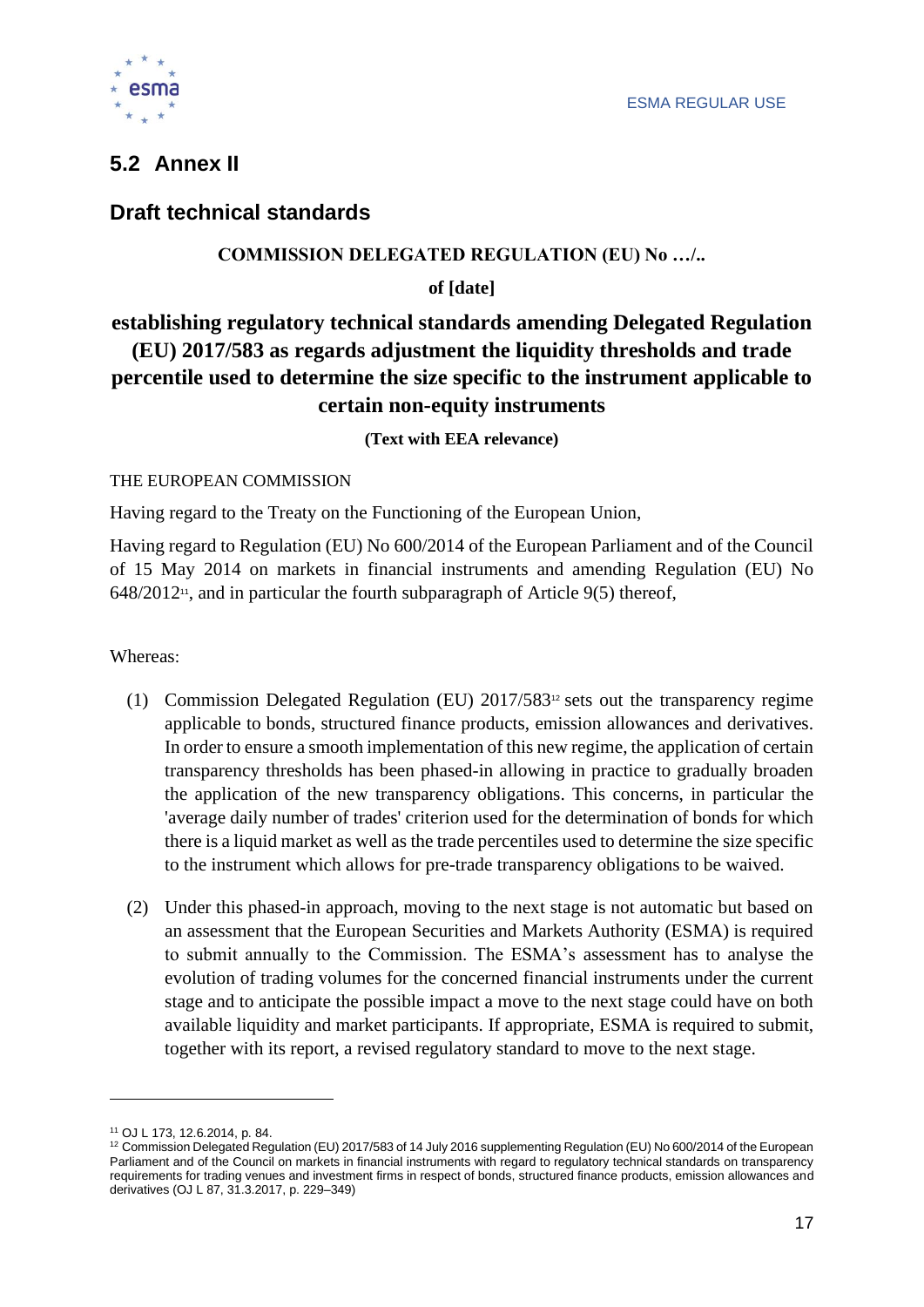

- (3) ESMA has conducted its assessment and, taking into account the limited level of transparency, the limited effects to competition in the market and the fact that the threshold would still be sufficiently low to protect liquidity providers from potential market impact stemming from large orders, considers that it is appropriate to move to stage S3 and accordingly amend Commission Delegated Regulation (EU) 2017/583 for bonds for which there is a liquid market and for the size specific to the instrument for bonds. This should increase the level of transparency available in the bond market without a negative impact on liquidity. ESMA considers that at this point in time there is not enough evidence to move to stage S2 for the size specific to the instrument for other classes of financial instruments.
- (4) This Regulation is based on the draft regulatory technical standards submitted by ESMA to the Commission.
- (5) ESMA has conducted open public consultations on the draft regulatory technical standards on which this Regulation is based, analysed the potential related costs and benefits and requested the advice of the Securities and Markets Stakeholder Group established in accordance with Article 37 of Regulation (EU) No 1095/2010 of the European Parliament and of the Council<sup>13</sup>,

### HAS ADOPTED THIS REGULATION

#### *Article 1*

### **Amendments to Delegated Regulation (EU) 2017/583**

Article 17 of Delegated Regulation (EU) 2017/583 is amended as follows:

(a) paragraph 1 is replaced by the following:

'1. For determining the bonds for which there is not a liquid market for the purposes of Article 6 and according to the methodology specified in point (b) of Article 13(1), the approach for the liquidity criterion "average daily number of trades" shall be taken applying the "average daily number of trades" corresponding to stage S3 (7 daily trades).';

(b) paragraph 3 is replaced by the following:

'3. For determining the size specific to the financial instrument for the purposes of Article 5 and according to the methodology specified under point (b)(i) of Article 13(2), the

<sup>&</sup>lt;sup>13</sup> Regulation (EU) No 1095/2010 of the European Parliament and of the Council of 24 November 2010 establishing a European Supervisory Authority (European Securities and Markets Authority), amending Decision No 716/2009/EC and repealing Commission Decision 2009/77/EC (OJ L 331, 15.12.2010, p. 84).